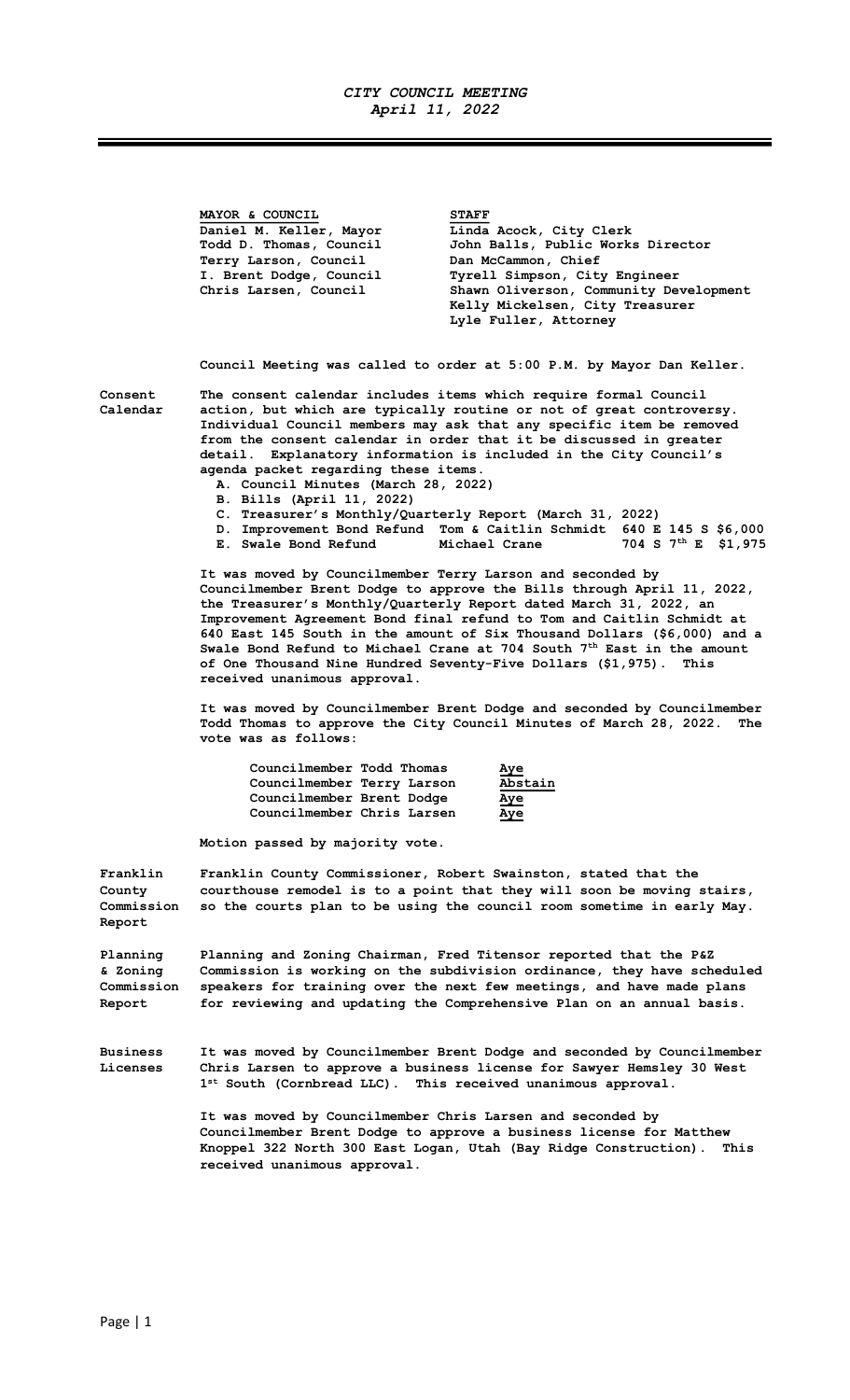It was moved by Councilmember Terry Larson and seconded by Councilmember Brent Dodge to approve a business license for Heather Swanepoel 12 North State (Rinse, Bath & Body). The vote was as follows:

| Councilmember Todd Thomas  | Aye        |
|----------------------------|------------|
| Councilmember Terry Larson | <u>Aye</u> |
| Councilmember Brent Dodge  | Aye        |
| Councilmember Chris Larsen | Nay        |

Motion passed by majority vote.

It was moved by Councilmember Terry Larson and seconded by Councilmember Brent Dodge to approve a business license for Wasatch Valley Pizza LLC 655 South 4th East Suite 500 (Pizza Hut). This received unanimous approval.

It was moved by Councilmember Brent Dodge and seconded by Councilmember Chris Larsen to approve a business license for Greg Albright 361 Steelhead Way #361 Boise, Idaho (Freedom Forever Idaho, LLC). This received unanimous approval.

It was moved by Councilmember Chris Larsen and seconded by Councilmember Brent Dodge to approve a business license for Brent Lass 595 West 1600 South (Lass Interiors & Design). This received unanimous approval.

Comp. Plan City Attorney Lyle Fuller advised that the Planning and Zoning held a P&Z public hearing on March 23, 2022, to update the Comprehensive Plan. Recom- Although a second public hearing before City Council is not necessary, mendations City Council does need to approve a resolution.

> After discussion, it was moved by Councilmember Brent Dodge and seconded by Councilmember Todd Thomas to table a decision, have a resolution created to amend the Comprehensive Plan, and bring it to the April 25, 2022 meeting for approval.

This received unanimous approval.

Ordinance Councilmember Todd Thomas introduced Ordinance 2022-3, an ordinance<br>2022-3 enacting Title 5, Chapter 48 of the Preston Municipal Code, creating enacting Title 5, Chapter 48 of the Preston Municipal Code, creating Special Special Events applications, fees, and regulations.

Permits It was moved by Councilmember Todd Thomas and seconded by Councilmember Chris Larsen to dispense with the rules requiring the reading of ordinances on three separate days, and ordered the ordinance to be read once in summary. The vote was as follows:

| Councilmember Todd Thomas  |  | <u>Aye</u> |
|----------------------------|--|------------|
| Councilmember Terry Larson |  | Aye        |
| Councilmember Brent Dodge  |  | Aye        |
| Councilmember Chris Larsen |  | Aye        |

Motion passed by unanimous vote.

Ordinance 2022-3 was read once in summary by City Clerk Linda Acock.

It was moved by Councilmember Todd Thomas and seconded by Councilmember Chris Larsen to approve Ordinance 2022-3, an ordinance enacting Title 5, Chapter 48 of the Preston Municipal Code regarding special events permits. The vote was as follows:

| Councilmember Todd Thomas  | Aye        |
|----------------------------|------------|
| Councilmember Terry Larson | <u>Aye</u> |
| Councilmember Brent Dodge  | <u>Aye</u> |
| Councilmember Chris Larsen | Aye        |

Motion passed by unanimous vote.

Events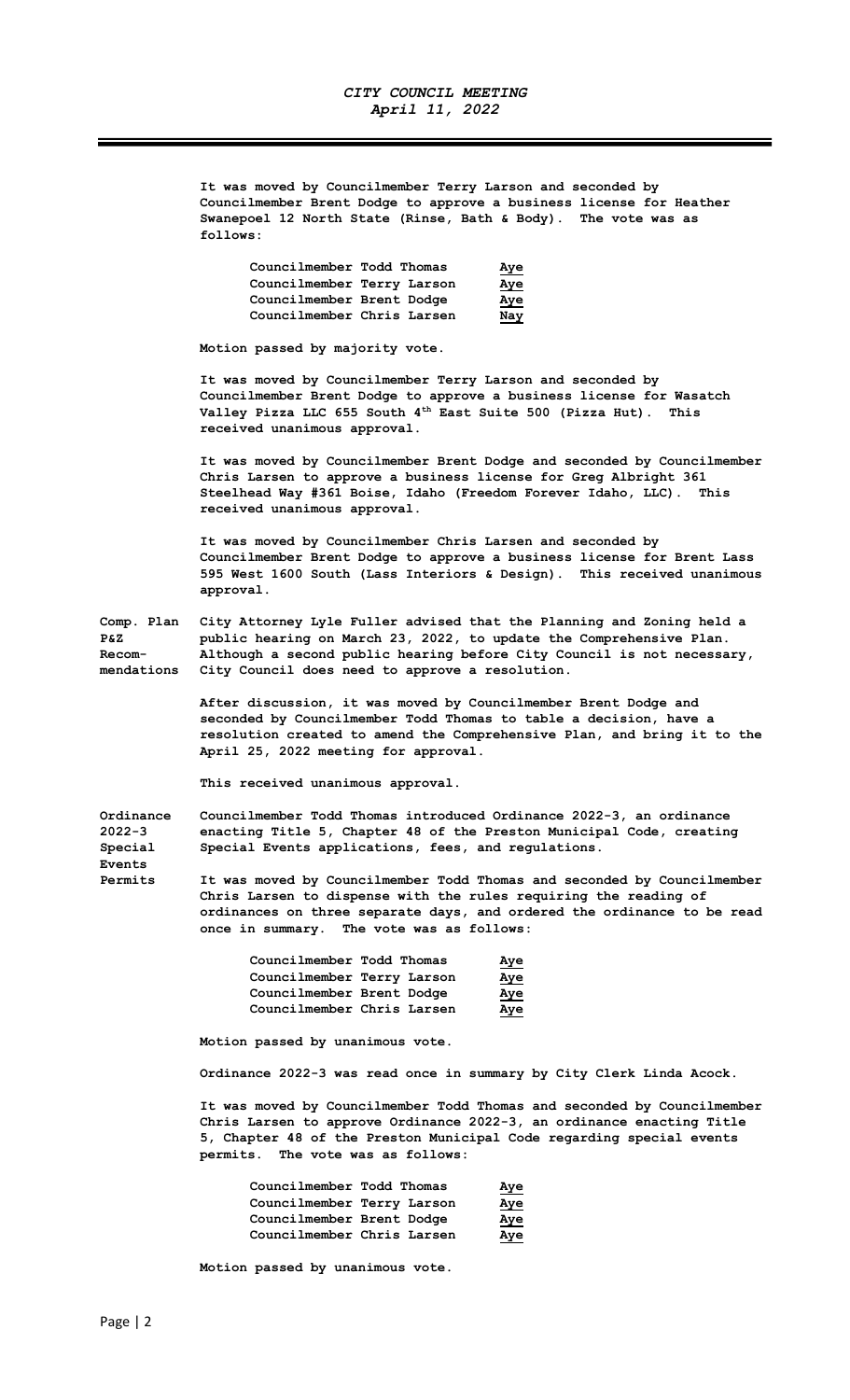$\mathcal{L}$ Ξ

| Ordinance<br>2022-4<br>Minor<br>Subdivisions | Councilmember Brent Dodge introduced Ordinance 2022-4, an ordinance<br>amending Title 16, Preston Municipal Code, regarding Minor<br>Subdivisions.                                                                                                                                                                          |
|----------------------------------------------|-----------------------------------------------------------------------------------------------------------------------------------------------------------------------------------------------------------------------------------------------------------------------------------------------------------------------------|
|                                              | It was moved by Councilmember Brent Dodge and seconded by Councilmember<br>Chris Larsen to dispense with the rules requiring the reading of<br>ordinances on three separate days, and ordered the ordinance to be read<br>once in summary. The vote was as follows:                                                         |
|                                              | Councilmember Todd Thomas<br>Nay<br>Councilmember Terry Larson<br>Nay<br>Councilmember Brent Dodge<br>Aye<br>Councilmember Chris Larsen<br>Aye                                                                                                                                                                              |
|                                              | Due to a tie vote by the council, Mayor Dan Keller cast the tie<br>breaking vote by casting an Aye vote. Motion passed by majority vote.                                                                                                                                                                                    |
|                                              | Ordinance 2022-4 was read once in summary by City Clerk Linda Acock.                                                                                                                                                                                                                                                        |
|                                              | It was moved by Councilmember Brent Dodge and seconded by Councilmember<br>Chris Larsen to approve Ordinance 2022-4, an ordinance amending Title<br>16 of the Preston Municipal Code, regarding minor subdivisions.<br>The<br>vote was as follows:                                                                          |
|                                              | Councilmember Todd Thomas<br>Nay<br>Councilmember Terry Larson<br>Nay<br>Councilmember Brent Dodge<br>Aye<br>Councilmember Chris Larsen<br>Aye                                                                                                                                                                              |
|                                              | Due to a tie vote by the council, Mayor Dan Keller cast the tie<br>breaking vote by casting an Aye vote. Motion passed by majority vote.                                                                                                                                                                                    |
| Ordinance<br>2022-5<br>Planned               | Councilmember Chris Larsen introduced Ordinance 2022-5, amending<br>Municipal Code 16.34.100, regarding the clustering of Planned Unit<br>Developments.                                                                                                                                                                     |
| Unit                                         | Development It was moved by Councilmember Chris Larsen and seconded by<br>Councilmember Brent Dodge to dispense with the rules requiring the<br>reading of ordinances on three separate days, and ordered the ordinance<br>to be read once in summary. The vote was as follows:                                             |
|                                              | Councilmember Todd Thomas<br>Aye<br>Councilmember Terry Larson<br>Nay<br>Councilmember Brent Dodge<br><u>Aye</u><br>Councilmember Chris Larsen<br>Aye                                                                                                                                                                       |
|                                              | Motion passed by majority vote.                                                                                                                                                                                                                                                                                             |
|                                              | Ordinance 2022-5 was read once in summary by City Clerk Linda Acock.                                                                                                                                                                                                                                                        |
|                                              | It was moved by Councilmember Chris Larsen and seconded by<br>Councilmember Brent Dodge to approve Ordinance 2022-5, an ordinance<br>amending Preston Municipal Code 16.34.100, amending the placement of<br>planned unit developments from being no closer that 1,800 feet from<br>The vote was as follows:<br>each other. |
|                                              | Councilmember Todd Thomas<br><u>Aye</u><br>Councilmember Terry Larson<br>Nay<br>Councilmember Brent Dodge<br>Aye<br>Councilmember Chris Larsen<br><u>Aye</u>                                                                                                                                                                |
|                                              | Motion passed by majority vote.                                                                                                                                                                                                                                                                                             |